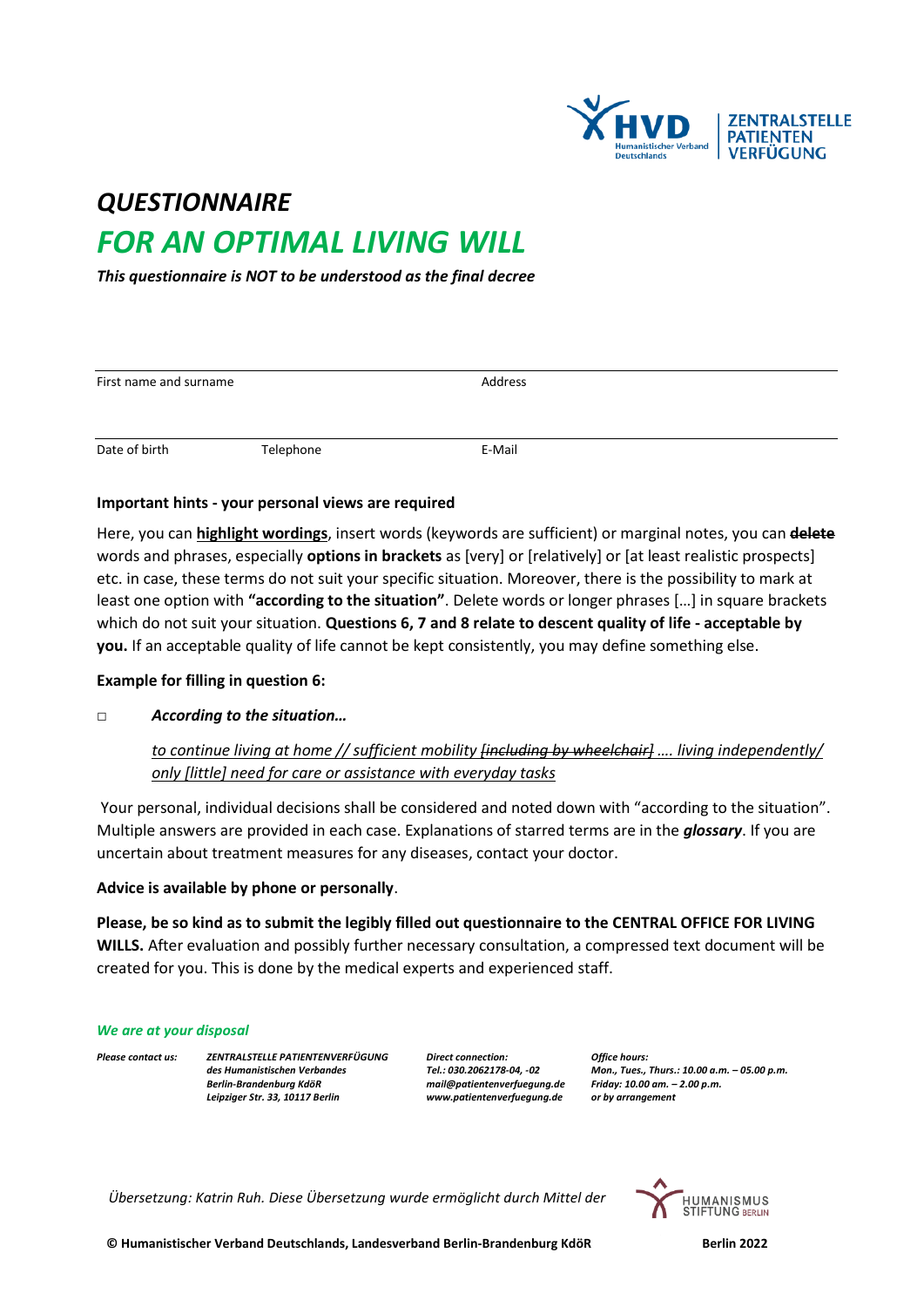#### **1. My living situation, attitude and/or motivation for a Patient Decree**

#### *Possible questions for you to consider:*

*Do I live alone or with others? Am I (very) attached to life - or has it perhaps increasingly become a burden for me? Do I look back on a fulfilled life? Do I want to achieve something special (e.g., relief for relatives in case of later possibly difficult decisions)? Do I have any special worry (need for long-term care, dementia, distressful death and helplessness)?*

#### **Supplementary field**

## **2. What is my attitude towards the end of life?**

- *□ I hope it's a distant event in the future*
- *□ It's a current, acute threat*
- *□ Dying as terror, fear and helplessness*
- *□ Death as long desired deliverance*
- *□ It's a transition to the world hereafter (of spirituality)*
- *□ Death as a natural end to life*
- *□ I'd rather not know exactly what I'll have to face if the prognosis is bad*

## **3.** *My basic attitude towards hope at the end of life: Balancing opportunity and risk*

In medicine, even in the case of incurable "hopeless" conditions, it is not possible to clearly predict the progressive course of an illness, but only to a greater or lesser extent. Provided that, given this lack of insight, there is still **hope for stabilization** by medication or non-intensive medical measures:

#### **How should a decision be made?**

- □ *I'm determined to seize every opportunity to postpone death.*
- □ *The opportunity should no longer be taken if there is an unbearable underlying condition and there is no reasonable hope for improvement.*
- □ *I want at all costs to avoid any risk of having to live on with severe suffering and the decision should consequently be made to let me die.*
- □ *I accept the life-prolonging effect of drugs and measures [only] if they are [absolutely] necessary to relieve suffering.*
- □ *In that very case complications as pneumonia, heart failure (treatable by medication or by infusions) would be welcome as "deliverance" as above mentioned. But, also in that case, I consequently refuse treatment*
- □ **Already today, I am in the position** (unbearable suffering, high age, weary of life) and I **refuse all life***prolonging measures absolutely.*

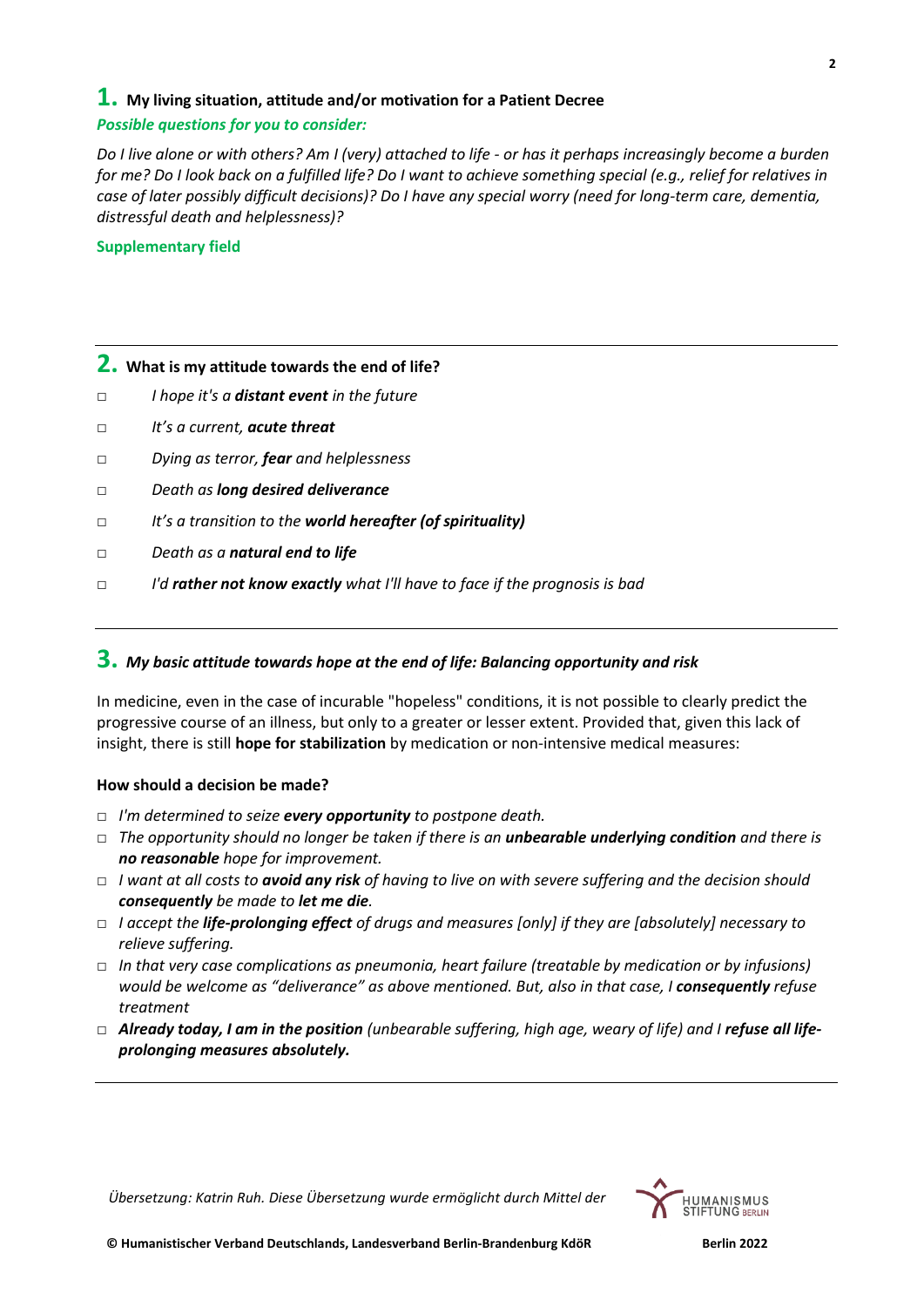## **4. State of health or existing Illness(es) and/or disability(ies) which should be taken into consideration in connection with my living will**

- □ *I am [relatively] healthy or not seriously ill*
- □ *In the past, I have had the following serious illness(es) or diagnosis(es) (e.g., stroke, heart attack, cancer, other disease in (year) ........................):*

□ *I live with chronic ailments / a degree of care / medical aids (e.g., pacemaker):*

□ *I am [very] ill (seriously and incurably)*

#### **5. Intensive care, emergency rescue and resuscitation (= reanimation)**

With a serious accident, illness-related emergencies\*, organ failure, or similar events, patients rely on lifesaving intensive care \*. Many continue to live afterwards, some as well as before, others with heavy limitations. Some die despite maximum therapy. After cardiovascular arrest, death comes sooner if resuscitation is not done very quickly\*. Therefore, basic measures are initiated immediately—sometimes on the road by laymen or paramedics—and generally are unavoidable then. One (at least presumably) consent\* to this, but **outside an acute emergency situation** consent is required: for continuing (advanced) resuscitation, artificial respiration \*. These measures are then carried out by physicians and health care professionals in an ICU.

#### **Is this what I want?**

*□ Yes, I expect [demand] maximum intensive therapy, as long as there is [the least] hope of saving my life.*

#### *□ It depends on the situation.*

Possible options*: I wish intensive measures to be taken, but not "infinite" and "at any price"//only so long as no permanent [serious] damage is expected/if there is no realistic prospect of recovery of quality of life/only as long as there are very good prospects//if the benefits (above all with progressive age or disease) are greater than the burdens and risks//Otherwise let me die humanely Supplementary field* 

- □ *No, just give me basic medical care (e.g., for a bone fracture) and appropriate palliative measures. I already [absolutely] refuse intensive care and rescue efforts.*
	- □ *In other cases, if I am home and non-responsive, do not call an ambulance!* (Your social environment should know about this)
	- □ *Because I am already [very] old and sick.*

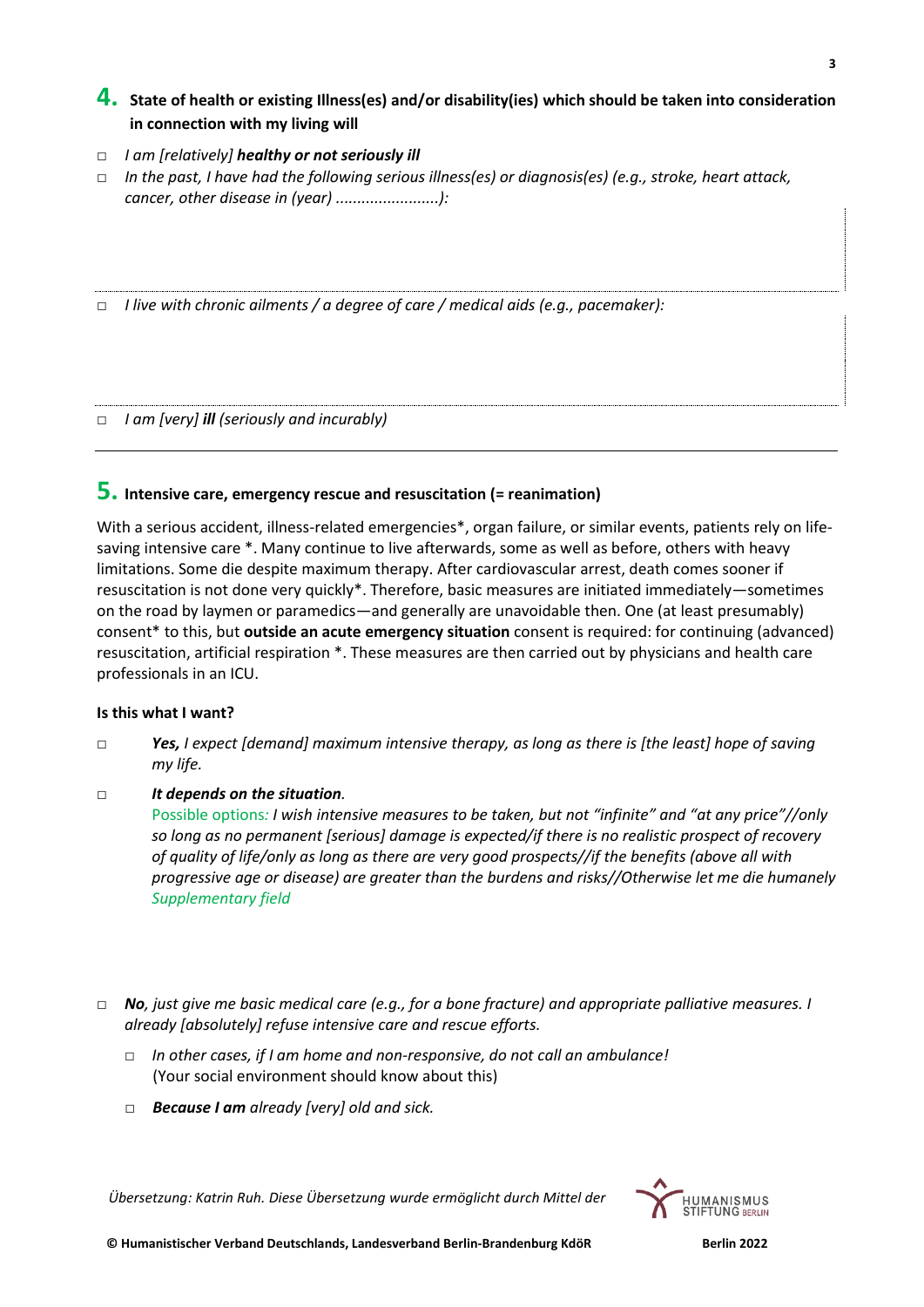#### **Possible special arrangements for resuscitation under general conditions existing today (!)**

In many acute situations, the will of the patient and also what has happened in the past cannot be determined. Therefore, there is no guarantee of binding enforcement of a specification. Nevertheless, one of the following rules can be helpful and important.

Within 3-4 minutes of cardiac arrest, permanent brain damage\* must be expected. After 5 minutes, the probability increases every minute by appx. 50 %, surviving only in a coma \*.

- □ *As of today….*
	- *□ I allow no further attempts at resuscitation*
	- *□ I allow such treatment only if a cardiac arrest is no longer ago than …... minutes max. or occurs unobserved (as otherwise no surgery would be done).*
- *□ I allow attempts at resuscitation in case of a cardiac arrest in the course of a medical intervention*, *only* (otherwise, no surgery would be done).

#### **6. Quality of life in the case of permanent physical disability (or chronic illness)**

Some people may cope better than others with living with severe physical disabilities or chronic impairments - e.g., with advanced cancer, or needing permanent care – when a medical decision-making situation will be aggravated by a mental confusion. Of course, in acute inability to give consent this could be diagnostically foreseeable consequences of a stroke \*.

#### **Are (would) permanent physical injuries and suffering (probably be) acceptable to me?**

- □ *Yes, even in severe cases, I want to go on living.*
- □ *It depends on the situation. To be able to live with it, the following conditions would be essential for me:*

Possible options*: [If possible] to continue living at home / sufficient mobility [including by wheelchair] / regaining or maintaining mental clarity // living independently / only [little] need for care or assistance with everyday tasks (e.g., by outpatient nursing service) // it is absolutely essential: that I would not be permanently bedridden—no "languishing" with paralyzing exhaustion, loss of control over bodily excretions (bladder, bowel) and other distressing symptoms.*

Supplementary field

- □ *No, if I need permanent care [even not so serious] I should rather be left to die.*
- *□ My suffering today is already [often] hardly [or no longer].*



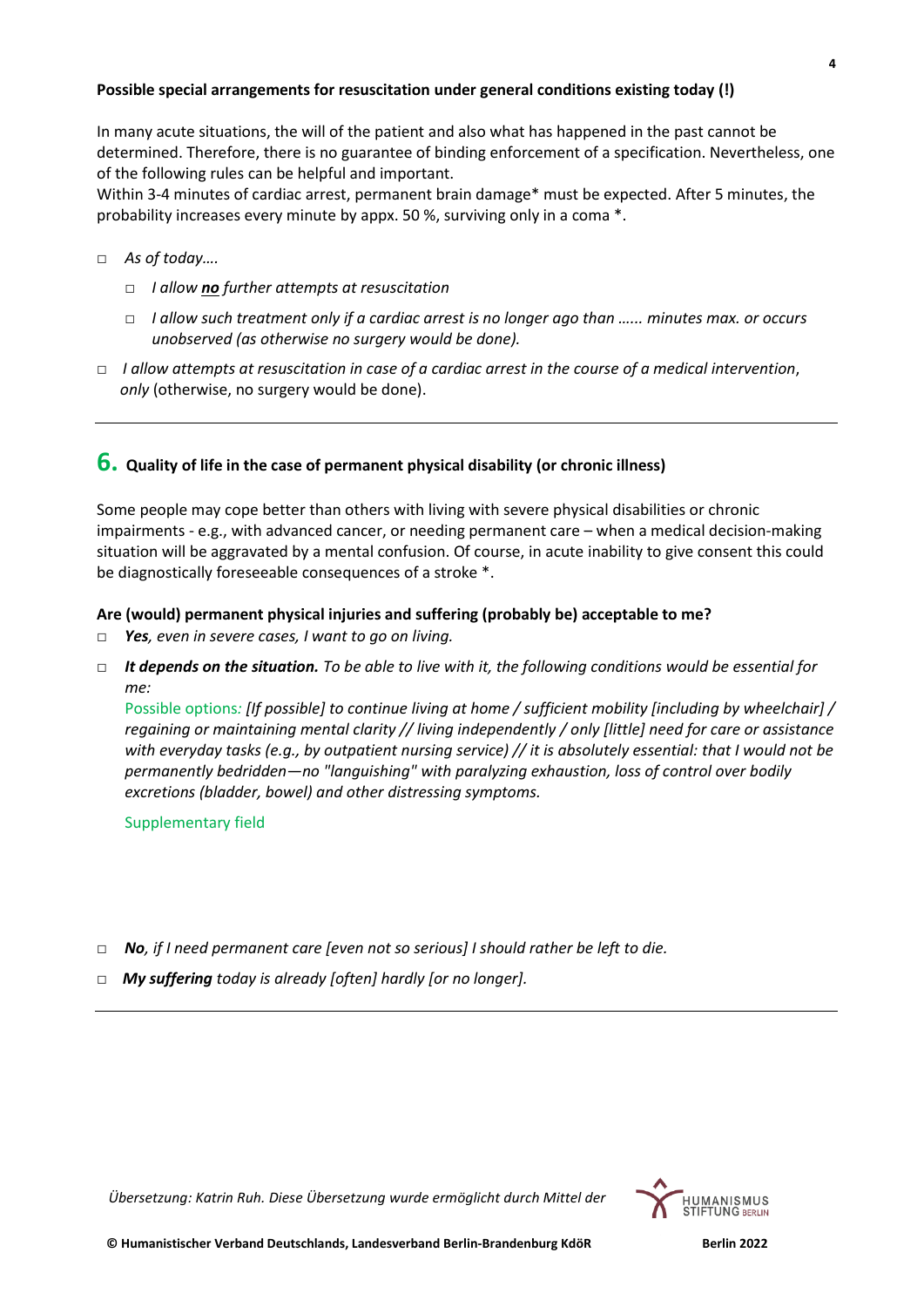## **7. Living with (progressive) dementia, in particular, impairment of mental abilities**

If one's memory and perhaps personality are becoming increasingly lost, then it is a question of (creeping) brain degeneration processes. In many cases those affected can live well for many years and remain mobile. Progressive degrees of dementia \*are mainly caused by Alzheimer's disease in old age. Communication skills, certain preferences etc. often remain for a long time. In the end, however, there are considerable deficits in the emotional, physical and consciousness areas.

#### **For me, would this be a life that should be medically maintained with life-prolonging means?**

- □ *Yes, every level of dementia [except the terminal stage] is worth living with and therefore I request all medical treatments, including intensive therapy.*
- □ *It depends on the situation*
- □ Possible options: *if there were not [considerable] chronic physical complaints [being bedridden] // as long as I can still feel [even the slightest] joie de vivre, am not permanently depressed and/or "grumpy" // as long as I am still able to show interest in my environment // as long as I can still recognize my relatives [or close friends] // that I can still eat food naturally – if necessary, with help.* Supplementary field
	- *□ No, if my mental abilities are impaired, I no longer want artificial life support. □ I am aware that in a state of dementia the life of the self is qualitatively different. However, my present vision of a relationship-capable, mentally clear life should take precedence.*

## **8. Severe brain injury, coma, chance of reawakening, permanent damage**

Severe disturbances of consciousness are acutely life-threatening. They are caused by brain injury/damage, e.g., in an accident with craniocerebral trauma, by stroke \* and by insufficient oxygen supply to the brain. The most severe case is coma \* (deepest unconsciousness). Then the ability to react to stimuli of all kinds is lost and artificial nutrition is absolutely vital. The best chance for rehabilitation (a return to a largely independent life—at home or in a nursing home—is possible) is in the first few weeks. Reliable prognoses are usually rarely possible. Especially with younger patients, after head injury it cannot be completely excluded that consciousness is regained even after one year (the longer the duration of the coma, the more serious are the permanent disabilities). On the other hand, acute coma can be followed by a transition to a permanent coma lasting for years, with probably hardly any sensation or reaction capacity (misleadingly also called "waking coma", scientifically: vegetative status \*) where the eyes typically remain open in daylight but look into emptiness. Externally similar states with (possibly minimal) remnants of consciousness must be viewed in a more differentiated way. By no means are all people with brain injuries comatose or bedridden. They can also stay mentally handicapped or impaired, but they can learn to eat again, to communicate in simple words and to move in a coordinated way.

#### **In the circumstances described above, would I want everything possible (life support, rehabilitation) to be exhausted?**

- □ *Yes, life in a permanent coma is to me still worth maintaining and living.*
- □ *It depends on the situation*

Possible options*: as long as there is [the slightest] hope of awakening from coma // even if [more severe degrees of] brain damage remains permanent [unless organic damage is added] // at most with probably only slight permanent damage // to be able to have contact with people and to communicate* 

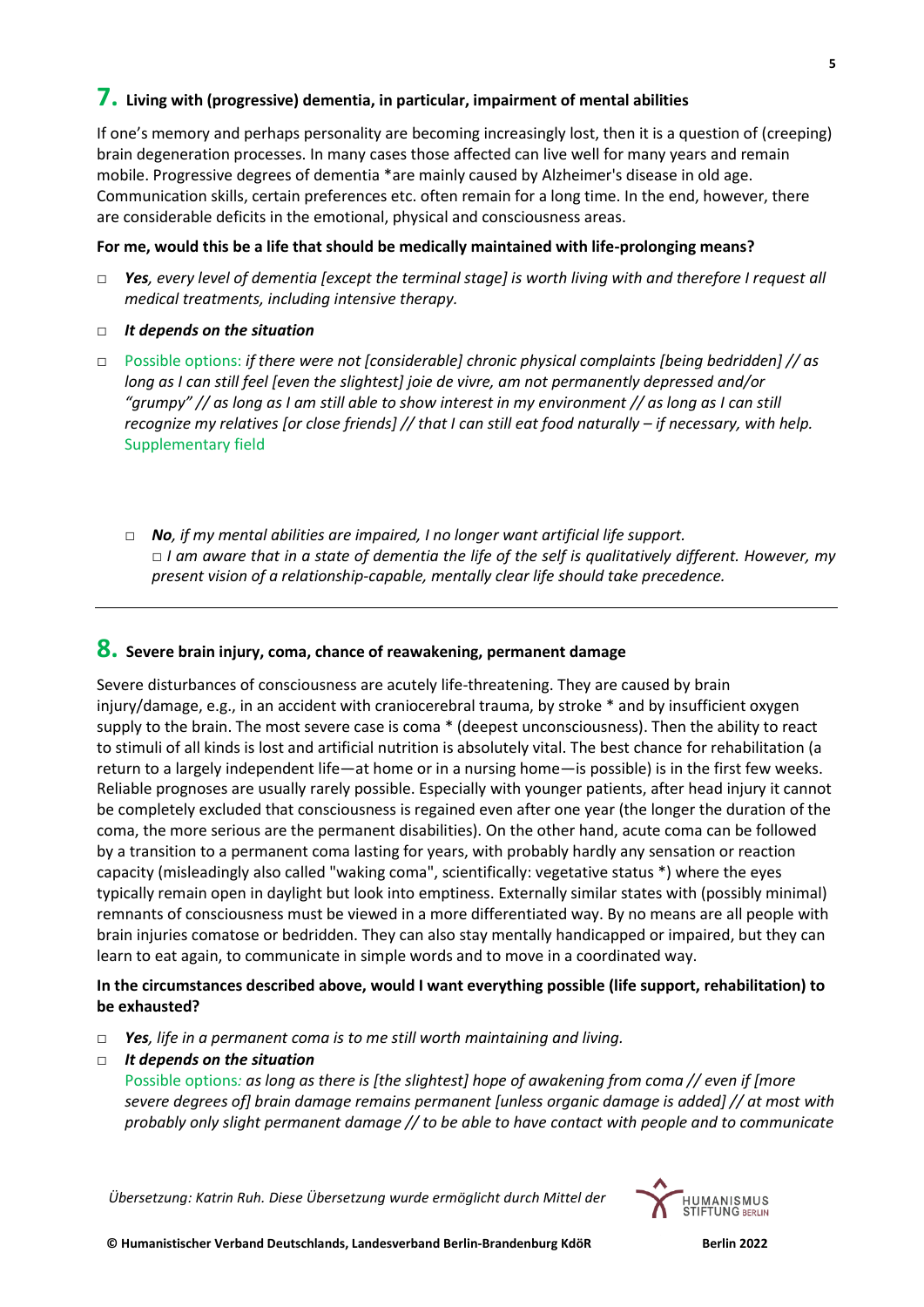*through normal language. Insofar as this is not achieved within ........... months or ......... weeks, I should be allowed to die without any suffering accompanied by palliative care [no admission to a nursing home] // (it is absolutely essential) that there be a realistic prospect (i.e., not only hope) of a self-determined life with [full] recovery of mental abilities //* Supplementary field

□ *No, immediately cease all life support—even if the prospects for improvement are still good, or there is only minor brain damage.*

## **9. Artificial feeding (usually by PEG stomach tube) in case of inability to consent**

The ability to absorb enough nutrients, or even to eat (even with the help of others, in the normal way, or as porridge) may be lost, e.g., if, due to specific ailments, patients can no longer swallow. In such cases, patients are usually fed artificially\* by stomach tube (e.g., through the nose, or by means of a PEG tube through the abdominal wall) with industrially manufactured products. With a PEG tube, artificial nourishment is permanently possible (even at home, but usually in a nursing home). As a rule, the feeling of hunger \* decreases in seriously ill people and finally disappears completely when they are dying.

#### **Should I be fed artificially\* – usually by PEG tube – even if I cannot (can no longer) agree to it?**

- □ *Yes, absolutely. Even in the "final state" [or in the process of dying or permanent coma \*, respectively], I wish artificial nourishment.*
- □ *It depends on the situation* Possible options: *At most (in the hospital) calorie intake by infusion // inserting a PEG tube [only] under a [strict] medical indication that allows for bridging / at most for a period of …… weeks or ...... months (in case of – please compare with the period mentioned in question 8)* Supplementary field
- □ *No, under no circumstances do I consent to surgery to insert a PEG tube.* 
	- □ *I strongly reject any form of artificial calorie intake, including intravenously, already today*

## **10. Expectations for pain management, symptom relief, palliative care**

Pain management, maximum alleviation, continuing clear awareness (even by administering morphine\*) are goals of palliative\* and hospice\* care. The fundamental concept behind (quality of life to the very end) excludes intentional "active" mercy killing \*

- □ *In all cases I expect [demand] palliative medical and care measures to alleviate shortness of breath\* and other ailments (such as nausea, nagging unrest, thirst, etc.) and especially professional pain therapy even with morphine\* or similar medicines.*
- □ *I accept the related side effects—in rare cases—of death acceleration and consciousness clouding.*
	- □ **Furthermore, I explicitly agree to** so-called **palliative sedation**\* at the end of life. This should be done, if necessary, with narcotics\* and will lead to unconsciousness, especially in the case of uncontrollable unbearable pain and agonizing conditions such as suffocation.

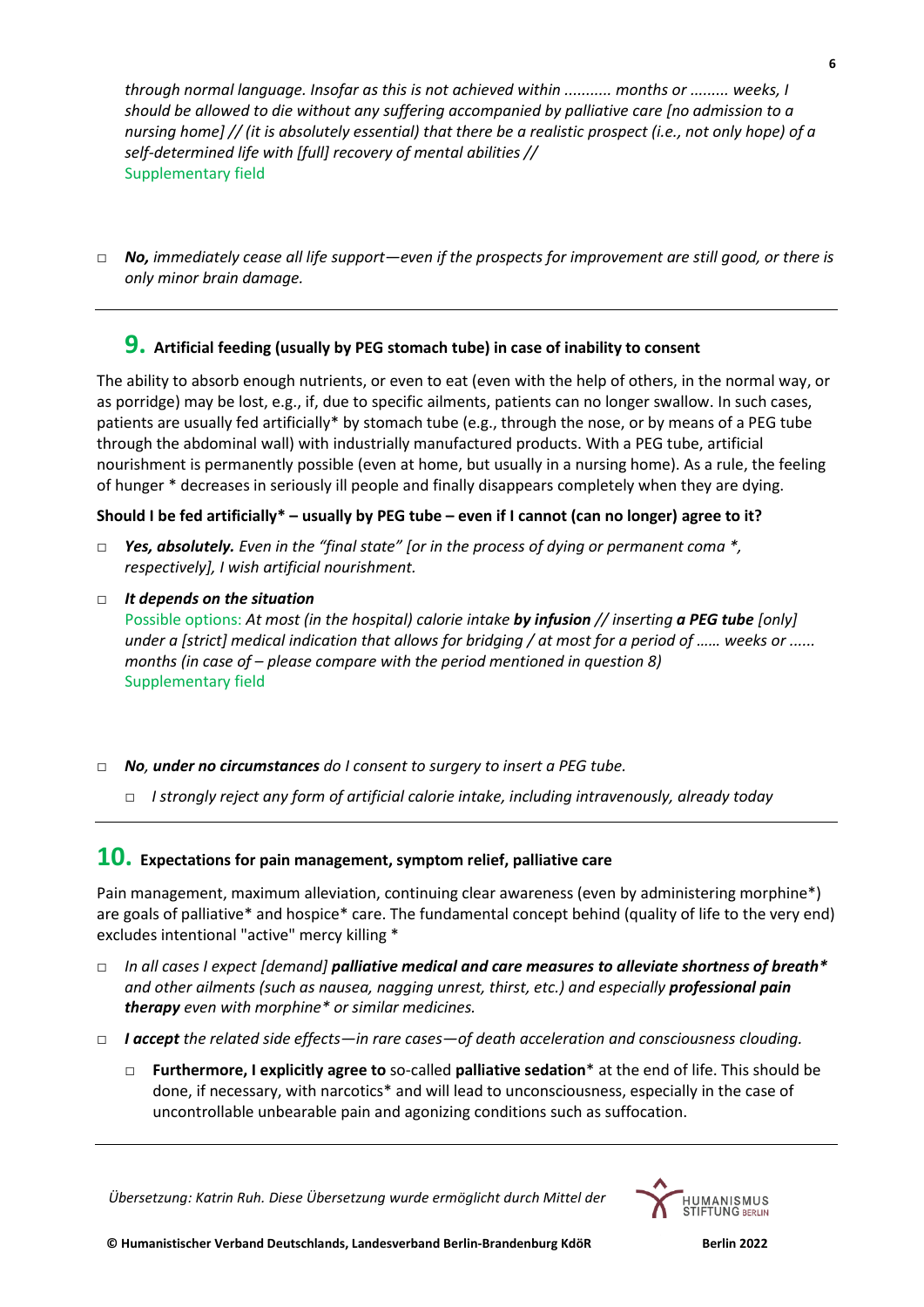In the "final stage" of life, or with serious illness, there is often no further prospect of fundamental improvement and (imminent) death is very likely. The persons concerned do hardly response to words. There may also be severe multi-organ failures following septic shock. "Passive" mercy killing would then be illegal in many cases without an express declaration of intent or corresponding living will.

- □ *[In the final stage of a fatal illness], or in the case of imminent death, I [bindingly] reject any apparatus, intensive care or other stressful measures to prolong life (such as invasive diagnostic procedures, resuscitation\*, mechanical or artificial respiration\*, dialysis\*, surgery, amputation\*, stressful chemotherapy\*, etc.). In such cases, I want only pain therapy and palliative care according to question 10.*
- □ *My pacemaker/defibrillator shall be de-activated within the final stage.*
- □ *Furthermore, especially in the dying process [as well as in other hopeless and unbearable situations]: I also renounce the treatment of cardiac insufficiency, pneumonia or other complications as well as of already existing chronic diseases.*

*This means I do not want any more means and measures that have a life-prolonging, strengthening or stabilizing effect, such as antibiotics, blood transfusions, means for stabilizing circulation. Existing permanent medication shall be stopped, too.* 

*□ If I no longer accept sufficient liquids or refuse to drink them, then artificial liquids should also be avoided or, if necessary, administered in a greatly reduced form in palliative care (usually intravenously). The most careful moistening and care of the mouth has priority.*

# **12. What is my attitude towards euthanasia?**

In Germany, killing on demand\*, often also called "active euthanasia", is punishable under all circumstances in accordance with § 216 StGB (German Criminal Code) and is therefore excluded. On the other hand, suicide/voluntary euthanasia is permitted and assisted suicide is punishable only under certain circumstances.

- □ *In principle, I am in favor of all mercy killing\* and wish that, should the need arise, legally permissible possibilities for a peaceful and quick "twilight" will be fully exploited on my behalf.*
- □ *I reserve the right to decide upon timing and manner of my own death. (Where there is serious illness, suicide is then not just a spontaneous act of desperation.)*
- □ *Should I ever decide upon the method voluntary renunciation of food and liquid (death fasting) at the end of life, all my wishes for palliative (dying) support stated here would take effect.*
- □ *I fundamentally reject mercy killing\* in any form. Even if it were to be carried out indirectly or as an aid to suicide, in my opinion it would still be an ethically unacceptable killing.*

## **13. Last wishes: How and where would I like to die?**

- □ *If possible, at home, or in familiar surroundings*
- □ *Assuming admission requirements are met, in a specialized institution (hospice\* or palliative care unit\*)*
- □ *In peace and with dignity*
- □ *I see sudden cardiac death as an "opportunity."*
- □ *If possible, in the presence of those close to me*
- □ *Spiritual or religious support is to be called for me if requested:*

*For example, denominational allegiance, belief or philosophy of life, being important for me*

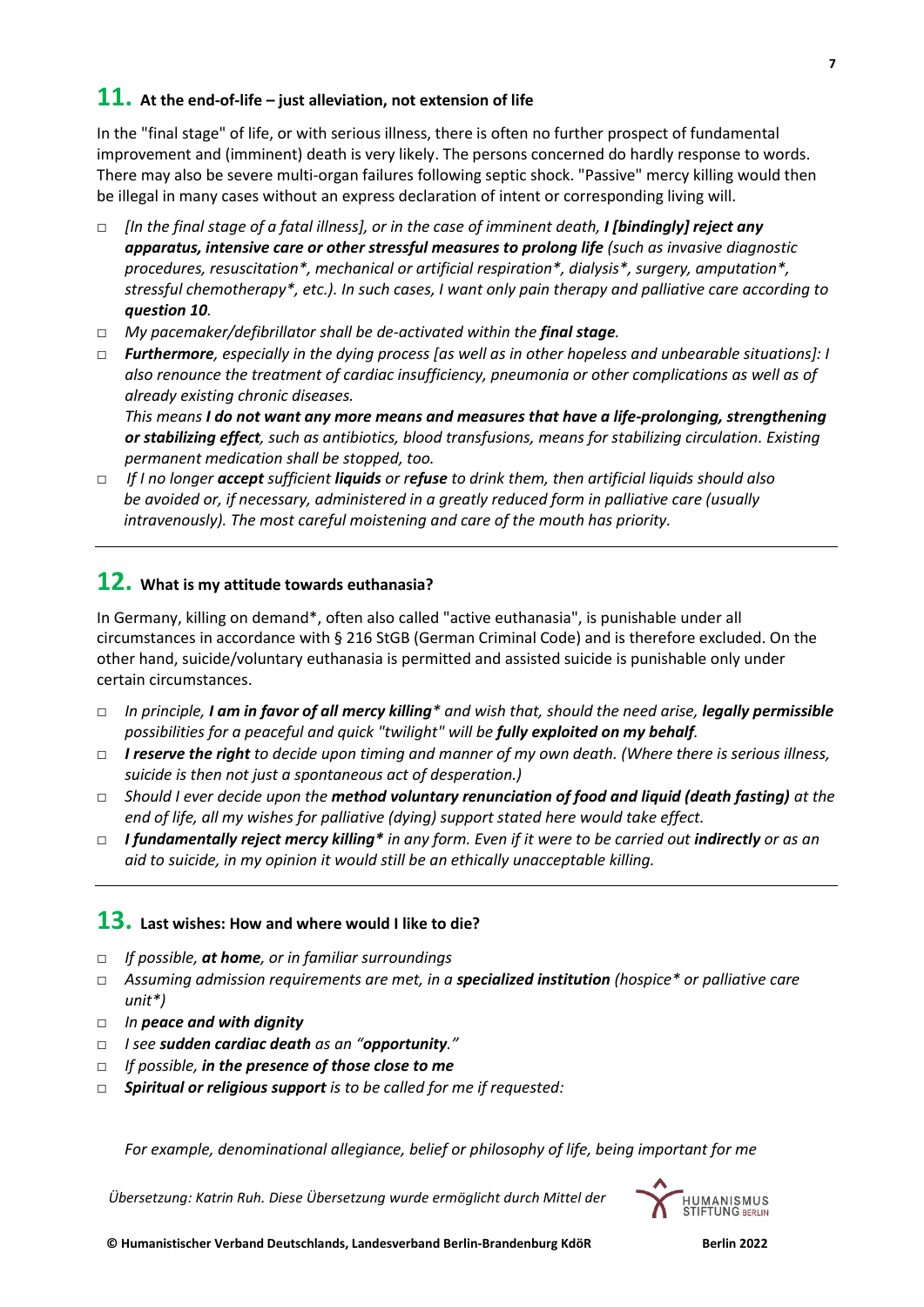## **14. Special binding force of my advance directive**

The provisions of your living will be **directly binding** upon physicians (until revoked expressly granted discretionary authority). Any violation of this is illegal.

- □ *In the framework of my decisions, persons, mentioned in my healthcare proxy shall act according to their own judgment.*
- □ *If I should (apparently) revoke a waiver of treatment, especially if I have dementia, it must be confirmed by a medical specialist that my necessary ability to understand is undoubtedly (!) still present. This also applies to any signs of interest in life that may arise later. I am aware that having dementia does not necessarily mean that I will suffer later.*
- □ *Possible limitation: In cases of doubt (especially with dementia) the question should be weighed as to what is best for my well-being which corresponds best to my "natural will".*

## **15. Guidelines for doctors and treatment teams**

□ *In case of any difficulty interpreting my advance directive, support (if necessary, also for my patient representatives and/or relatives) should be sought from:* Options*: my trusted doctor / other reference persons / Humanist Association of Germany / hospice service / church community / treatment team / ethics committee / Guardianship Court.*

Supplementary field

# **16. Provisions after brain death/death**

**Should organ donation\* after confirmed brain death\* be allowed**? Note: This is possible only in the intensive care unit under "organ conservation" measures (such as respiration) pending the completed diagnosis of brain death and about 12-24 hours beyond that.

□ *Yes □ No □ Don't know*

Should a tissue biopsy after my death for purposes of medical-scientific research be allowed?

*□ Yes □ No □ Don't know*

*Wishes for funeral arrangements:*